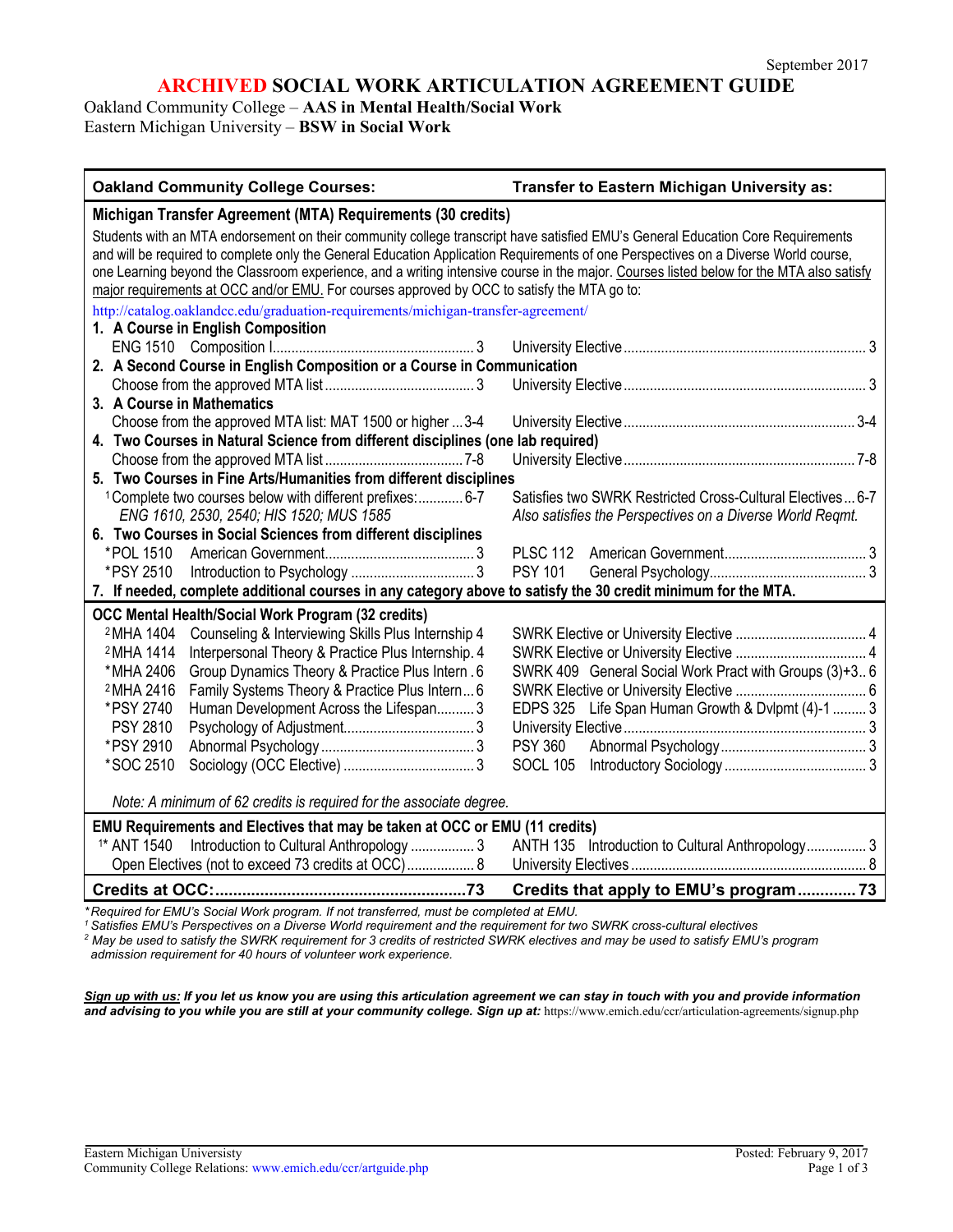# **ARCHIVED SOCIAL WORK ARTICULATION AGREEMENT GUIDE**

Oakland Community College – **AAS in Mental Health/Social Work** Eastern Michigan University – **BSW in Social Work**

| <b>Completion for Social Work Program at</b><br><b>Eastern Michigan University</b>                                                                                                                                                                                                                                                                                                                                                                                                                                                                                                                                                                   |
|------------------------------------------------------------------------------------------------------------------------------------------------------------------------------------------------------------------------------------------------------------------------------------------------------------------------------------------------------------------------------------------------------------------------------------------------------------------------------------------------------------------------------------------------------------------------------------------------------------------------------------------------------|
|                                                                                                                                                                                                                                                                                                                                                                                                                                                                                                                                                                                                                                                      |
| $(10 \text{ credits})$<br><b>Pre-Admission Requirements</b><br>Intro to Social Work Serv & Prof Roles 3<br><sup>2</sup> SWRK 120<br><sup>2</sup> SWRK 200<br>Human Diversity & Social Justice 3<br>Social Welfare Policies & Services 3<br><sup>2</sup> SWRK 222<br>2,3 SWRK 251<br>Self-Assessmt for Profession of Social Work. 1                                                                                                                                                                                                                                                                                                                   |
| <b>Major Requirements</b><br>(41 credits)<br><b>SWRK 315</b><br>Theoretical Bases for Social Work Prac 3<br><b>SWRK 317</b><br>Foundations of Social Work Practice  3<br><b>SWRK 318</b><br>Practice I - Skill Integration Seminar  1<br>SWRK 319W<br>Generalist SW Pract: Orgs & Communities 3<br><sup>1</sup> SWRK 350L2<br><b>SWRK 405</b><br>Analysis & Change of Soc Welfare Policies 3<br>Generalist SW Pract: Individuals & Fam  3<br><b>SWRK 408</b><br>Social Work Evaluation & Research 4<br><b>SWRK 430</b><br><b>SWRK 450</b><br>Social Work Practice wi Women & Girls 3<br><b>SWRK 451</b><br>Social Work Practice wi People of Color 3 |
| Minimum Credits to Graduate: 124<br>Note: If fewer than 73 credits are transferred, additional credits must<br>be completed at EMU to bring the program total to 124 credits.                                                                                                                                                                                                                                                                                                                                                                                                                                                                        |
|                                                                                                                                                                                                                                                                                                                                                                                                                                                                                                                                                                                                                                                      |

*<sup>1</sup> Satisfies the Learning beyond the Classroom general education requirement.*

*<sup>2</sup> Students may concurrently register in SWRK 120, 200, 222 and 251 at EMU while attending OCC; or take during the spring/summer semester prior to starting the Social Work sequence at EMU. These courses are pre-requisites for all upper division SWRK courses. <sup>3</sup> Students will apply for admission to the Social Work program while enrolled in SWRK 251.*

**NOTE:** Students in this program are granted a waiver of the University requirement that students may not earn "more than 60 credit hours in one subject area (prefix)." **Students in this program may earn up to (but not exceed) 60 hours in** "SWRK" credit towards graduation. Only "SWRK" courses taken at EMU will count towards the 60 hour requirement.